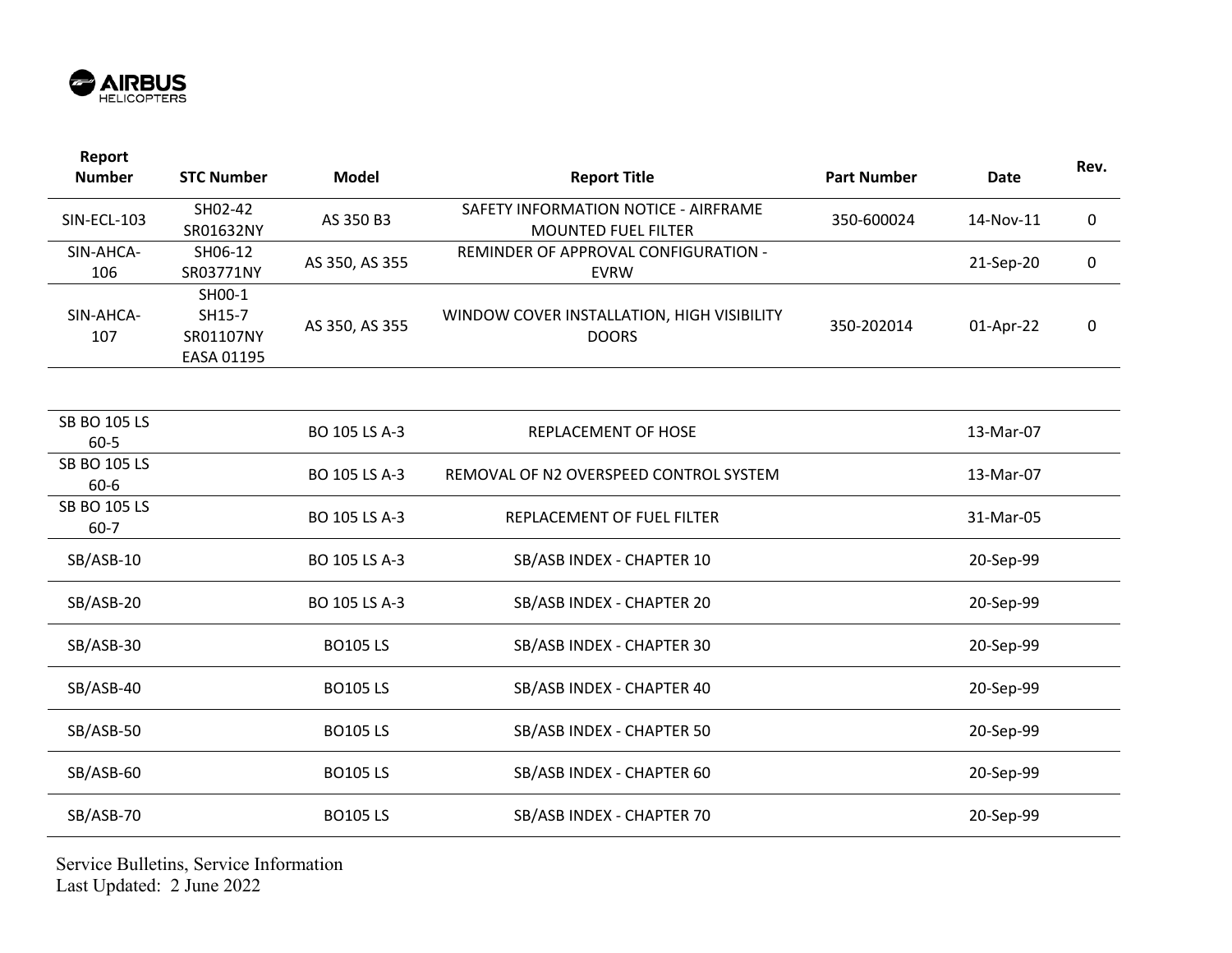

| Report<br><b>Number</b>   | <b>STC Number</b>                     | <b>Model</b>                    | <b>Report Title</b>                                                          | <b>Part Number</b>             | <b>Date</b> | Rev.           |
|---------------------------|---------------------------------------|---------------------------------|------------------------------------------------------------------------------|--------------------------------|-------------|----------------|
| SB/ASB-80                 |                                       | <b>BO105LS</b>                  | SB/ASB INDEX - CHAPTER 80                                                    |                                | 20-Sep-99   |                |
| SB/ASB-90                 |                                       | <b>BO105LS</b>                  | SB/ASB INDEX - CHAPTER 90                                                    |                                | 20-Sep-99   |                |
| SB105LS-70-4              |                                       | BO 105 LS A-3                   | (BO105 S.B. BINDER) STANDARD EQUT<br>REPLACEMENT OF THE SAFETY HARNESS       |                                | 17-Aug-00   |                |
| SB-BO 105 LS<br>$30 - 10$ |                                       | BO 105 LS A-3                   | TAIL ROTOR - MODIFICATION OF THE TAIL ROTOR<br><b>HEAD</b>                   |                                | 19-May-05   |                |
| SB-BO 105 LS<br>$40 - 10$ |                                       | BO 105 LS A-3                   | <b>FLIGHT CONTROLS</b>                                                       |                                | 11-May-09   |                |
| SB-BO 105 LS<br>80-32     |                                       | BO 105 LS A-3                   | OPTIONAL EQUIPMENT, CARGO HOOK                                               |                                | 06-May-09   |                |
| SB-BO 105<br>LS-80-11     |                                       | <b>BO105LS</b>                  | (BO105 S.B. BINDER) RETROFIT OF FUEL FLOW/AIR<br>DATA COMPUTER DISPLAY       |                                | 02-Jun-98   |                |
| SB-BO 105<br>LS-80-12     |                                       | <b>BO105LS</b>                  | (BO105 S. B. BINDER) OPT-ALLIED SIGNAL MST-<br><b>67A MODE S TRANSPONDER</b> |                                | 08-Jun-98   |                |
| SB-BO 105<br>LS-80-13     |                                       | <b>BO105LS</b>                  | (BO105 BINDER) RETROFIT OF WIRE STRIKE<br>PTROTECT. SYST., UPPER CUTTER      |                                | 17-Jun-98   |                |
| SB-ECL-98-<br>76-002      | SH96-32<br>SR00429NY                  | AS 350 B2, AS<br>350 BA         | LEFT SIDE PILOT CONFIGURATION                                                | 350-400004                     | 27-Jan-00   | $\overline{2}$ |
| SB-ECL-99-<br>24-02       | SH96-31<br>SR00422NY                  | AS 350, AS 355                  | BACKING PLATE AND STIFFNER RETROFIT ON<br><b>BATTERY RELOCATION</b>          | 350-790014                     | 17-Aug-00   | $\mathbf{1}$   |
| SB-ECL-99-<br>24-03       |                                       | AS 350, AS 355                  | OPTIONAL RETROFIT OF CARGO POD LATCH<br><b>COVERS</b>                        | 350-200834.80<br>350-200834.85 | 27-Jul-99   | $\mathbf 0$    |
| SB-ECL-99-<br>67-002      | SH96-32                               | AS 350, AS 350<br>B2, AS 350 BA | <b>COLLECTIVE LEVER LOCKING DEVICE</b>                                       | 350-400144                     | 29-Sep-99   | $\overline{2}$ |
| SB-ECL-00-<br>52-001      | SH00-1<br>SR1107NY                    | AS 350                          | HIGH VIS DOOR GUIDE ASSY INSTL.                                              | 350-202034<br>350-202044       | 15-Dec-00   | $\mathbf{1}$   |
| SB-ECL-001A               | SN 1002, 1022,<br>1033, 1028,<br>1055 | <b>EC 120 B</b>                 | N.A.T. AUDIO SYSTEM POWER SOURCE,                                            |                                | 11-Apr-00   | 0              |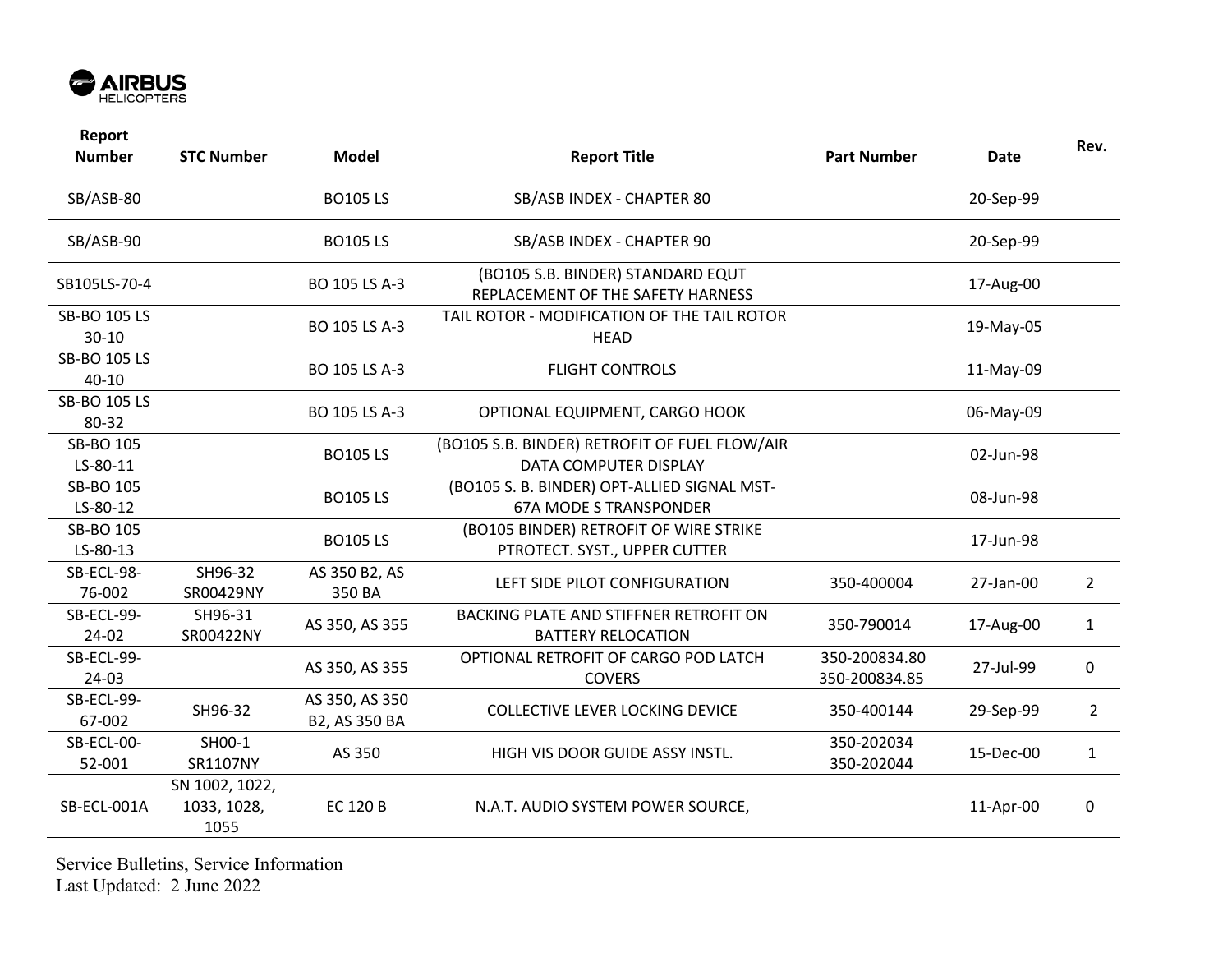

| Report<br><b>Number</b> | STC / SN<br><b>Number</b> | <b>Model</b>    | <b>Report Title</b>            | <b>Part Number</b> | <b>Date</b> | Rev. |
|-------------------------|---------------------------|-----------------|--------------------------------|--------------------|-------------|------|
|                         |                           |                 |                                | 350-870034         |             |      |
| <b>SB-ECL-101</b>       | SN 3285                   | AS 350 B3       | MODIFICATION OF HEATING INPUT  | 350-870285         | 28-Jan-02   | 0    |
|                         |                           |                 |                                | 350-870334         |             |      |
|                         | SN 3369,                  |                 |                                | 350-870904         |             |      |
| <b>SB-ECL-102</b>       | SN 3347                   | AS 350 B2, B3   | ELT SYSTEM INSTALLATION CHECK  | 350-870714         | 11-Mar-02   | 0    |
|                         | SN 3285                   |                 |                                | 350-870404         |             |      |
| <b>SB-ECL-103</b>       | SH00-1<br>SR01107NY       | AS 350          | <b>HIGH VISIBILITY DOORS</b>   | 350-202014         | 31-May-02   | 0    |
|                         | SH00-1                    |                 |                                | 350-202034         |             |      |
| <b>SB-ECL-104</b>       | SR01107NY                 | AS 350          | <b>HIGH VISIBILITY DOORS</b>   | 350-202044         | 31-Jul-03   | 0    |
|                         | SH94-29                   |                 |                                |                    |             |      |
| <b>SB-ECL-105</b>       | SR00407NY                 | AS 350          | LEFT-HAND LITTER KIT           | 350-200174         | 17-Jul-03   | 0    |
|                         | SH96-62                   |                 |                                |                    |             |      |
| <b>SB-ECL-106</b>       | SR00458NY                 | AS 350          | RIGHT HAND LITTER KIT          | 350-200174         | 28-Jun-04   | 0    |
| <b>SB-ECL-107</b>       | SH02-39                   | <b>EC 120 B</b> | <b>IMPROVED HEATING SYSTEM</b> | 120-701014         | 30-Jun-04   | 0    |
|                         | SR01892NY                 |                 |                                |                    |             |      |
|                         | SH02-42 Issue             |                 |                                |                    |             |      |
|                         | $1 - 3$                   |                 |                                |                    |             |      |
| <b>SB-ECL-108</b>       | SR01632 dated             | EC 130 B4       | AIRFRAME-MOUNTED FUEL FILTER   | 130-600004         | 18-Feb-05   | 4    |
|                         | Mar 18 2003 or            |                 |                                |                    |             |      |
|                         | earlier                   |                 |                                |                    |             |      |
|                         | SH94-31 Issues            |                 |                                |                    |             |      |
|                         | $5 - 7$                   |                 |                                |                    |             |      |
| <b>SB-ECL-109</b>       | SR00379NY                 | AS 350 B3       | AIRFRAME-MOUNTED FUEL FILTER   | 350-600004         | 14-Jul-06   | 5    |
|                         | dated Mar 15              |                 |                                |                    |             |      |
|                         | 2004 or earlier           |                 |                                |                    |             |      |
| <b>SB-ECL-110</b>       | O-LSH04-138               | EC 130 B4       | FM SYSTEM INTERLOCK DIODE      | 350-870084         | 07-Oct-04   | 0    |
| <b>SB-ECL-111</b>       |                           | <b>EC 120 B</b> | FM SYSTEM INTERLOCK DIODE      | 350-870404         | 07-Oct-04   | 0    |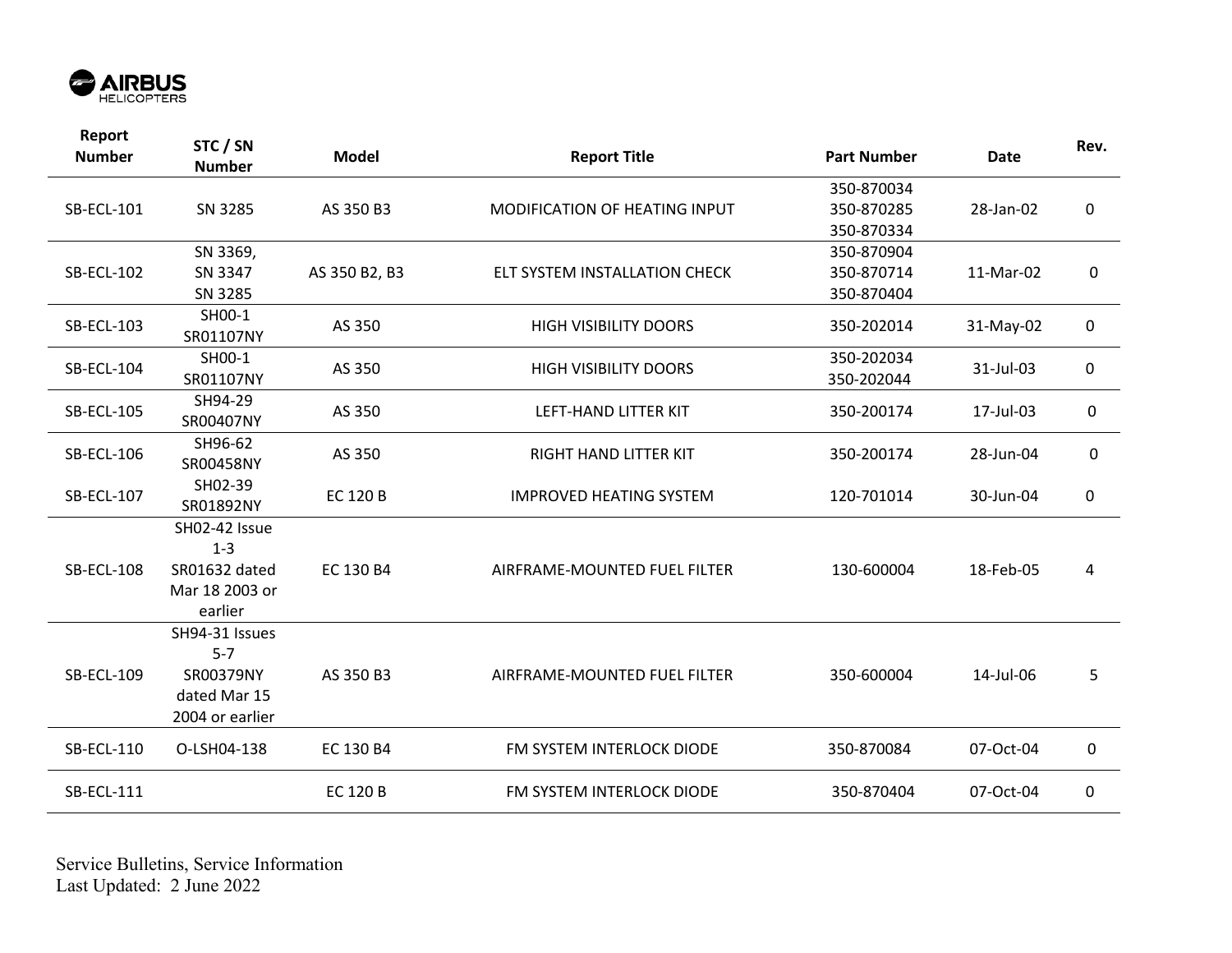

| Report<br><b>Number</b> | <b>STC Number</b>                                                             | <b>Model</b>      | <b>Report Title</b>                 | <b>Part Number</b>                     | <b>Date</b> | Rev.         |
|-------------------------|-------------------------------------------------------------------------------|-------------------|-------------------------------------|----------------------------------------|-------------|--------------|
| <b>SB-ECL-112</b>       |                                                                               | AS 350 B2, B3     | FM SYSTEM INTERLOCK DIODE           | 350-878564                             | 07-Oct-04   | 0            |
| SB-ECL-113              | SH96-31 Issue<br>5 or earlier<br>SR00422NY<br>dated May 30<br>2002 or earlier | AS 350            | BATTERY RELOCATION FUSE REPLACEMENT | 350-700214<br>350-700324               | 19-May-05   | $\mathbf{1}$ |
| <b>SB-ECL-114</b>       | SN 3139<br>SN 3072/3072<br>SN 3142                                            | AS 350 B3         | AUDIO SYSTEM MODIFICATIONS          | 350-879354<br>350-879444<br>350-878854 | 11-Nov-04   | 0            |
| <b>SB-ECL-115</b>       | SN 2051 to<br>2054                                                            | BO 105 LS A-3     | AUDIO LOW ROTOR WARNING             | 105-881594                             | 14-Jan-05   | $\mathbf 0$  |
| <b>SB-ECL-116</b>       | SH05-39                                                                       | EC 130 B4         | WIRE STRIKE PROTECTION SYSTEM       | 130-200214                             | 13-Jan-06   | 0            |
| <b>SB-ECL-117</b>       | SN 1355                                                                       | <b>EC 120 B</b>   | <b>SATELLITE PHONE</b>              | 120-901704                             | 22-Feb-07   | 0            |
| <b>SB-ECL-118</b>       | SH02-42<br>SR01632NY                                                          | AS 350 B3         | AIRFRAME FUEL FILTER INSTALLTION    | 350-600024                             | 03-Apr-08   | 1            |
|                         | SH91-31<br>SR00379NY                                                          |                   |                                     | 350-600004                             |             |              |
| <b>SB-ECL-119</b>       | SH02-42<br>SR01632NY                                                          | EC 130 B4         | AIRFRAME FUEL FILTER INSTALLTION    | 130-600004                             | 04-Jul-07   | $\pmb{0}$    |
| <b>SB-ECL-120</b>       | SH04-28 Issue<br>2 or earlier                                                 | EC 130 B4         | AFT BENCH SEAT ASSEMBLY             | 130-700614                             | 20-Aug-12   | $\mathbf{1}$ |
| <b>SB-ECL-121</b>       | SH04-28 Issue<br>3 or earlier                                                 | EC 130 B4         | AFT BENCH SEAT ASSEMBLY             | 130-700614                             | 19-Feb-08   | $\mathbf{1}$ |
| <b>SB-ECL-122</b>       | SH96-32 Issue<br>7 or earlier<br>SR00429NY<br>dated Apr 29<br>1996 or earlier | AS 350 BA, B2, B3 | LEFT HAND PILOT CONFIGURATION       | 350-400004<br>350-400074<br>350-400164 | 21-Sep-09   | $\mathbf{1}$ |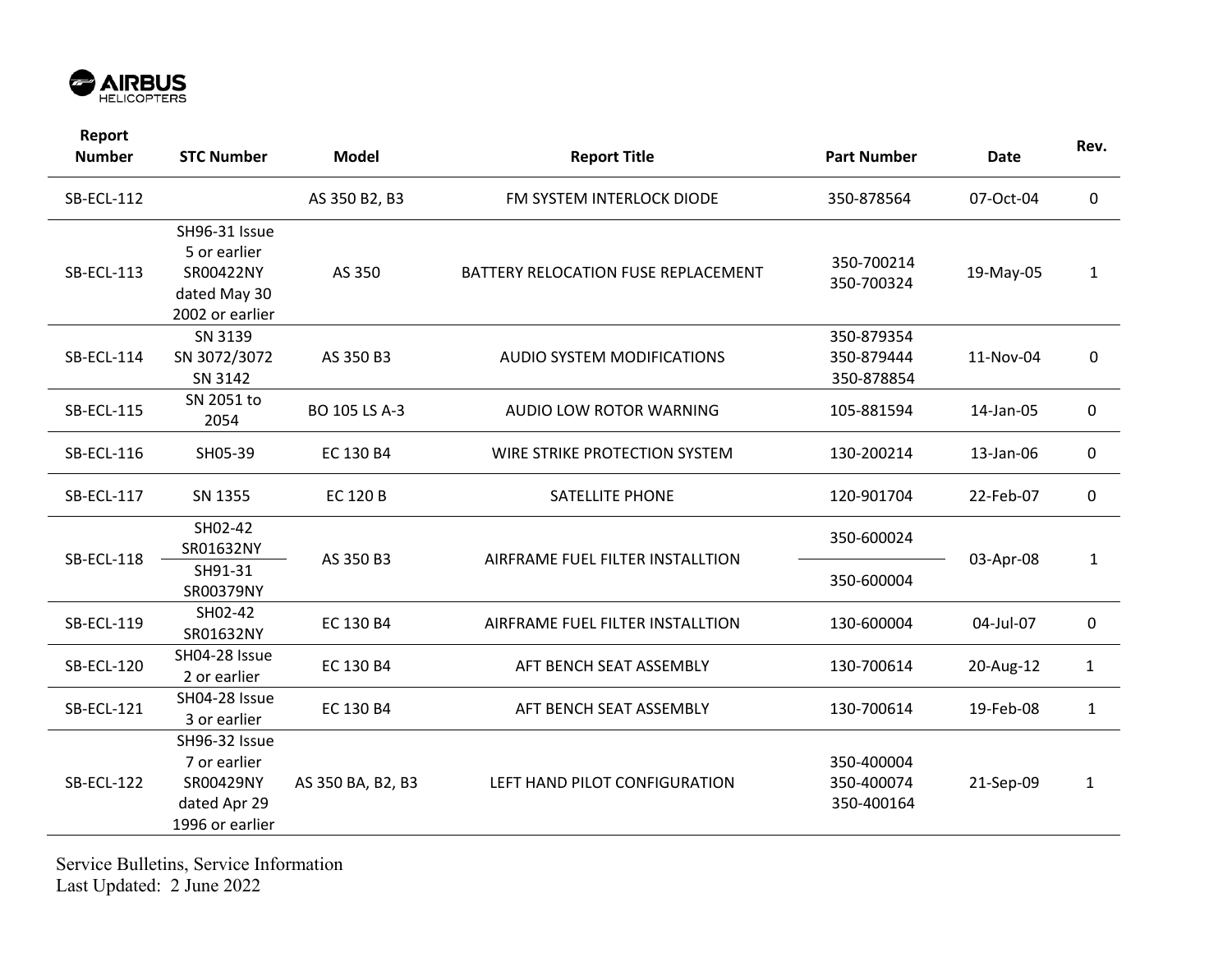

| Report<br><b>Number</b> | <b>STC Number</b>                                                                                                                                                                                                                                                              | <b>Model</b>                 | <b>Report Title</b>                   | <b>Part Number</b>                     | <b>Date</b> | Rev.         |
|-------------------------|--------------------------------------------------------------------------------------------------------------------------------------------------------------------------------------------------------------------------------------------------------------------------------|------------------------------|---------------------------------------|----------------------------------------|-------------|--------------|
| <b>SB-ECL-123</b>       | SN 3796                                                                                                                                                                                                                                                                        | AS 350                       | COMM NAV SYSTEM MOD                   | ESK-1485<br>350-700614.10              | 26-Mar-09   | $\mathbf 0$  |
| <b>SB-ECL-124</b>       | O-LSH98-107                                                                                                                                                                                                                                                                    | AS 350 B3                    | SECURITY BARRIER INSTALLATION         | 350-702014                             | 30-Jun-11   | $\mathbf{1}$ |
| <b>SB-ECL-125</b>       | SN 4423, 4566,<br>4702, 4885,<br>4945                                                                                                                                                                                                                                          | EC 130 B4                    | DUAL BATTERY INSTALLATION             | 350 A62 2537 00                        | 16-Nov-11   | $\mathbf{1}$ |
| <b>SB-ECL-126</b>       | SH96-126 Issue<br>4 or earlier                                                                                                                                                                                                                                                 | AS 350, AS 355,<br>EC 130 B4 | BLADE TIE DOWN WARNING FLAG           | 350-700414<br>130-700414               | 12-Sep-12   | $\pmb{0}$    |
| SB-AHCA-128             | SH94-29 Issue<br>9 or earlier<br>O-LSH93-0162<br>Issue 2 or<br>earlier<br>SR00407NY<br>dated Aug 22<br>2005 or earlier<br>SH96-62 Issue<br>5 or earlier<br>O-LSH03-094/D<br>Issue 1<br>O-LSH96-344/D<br>Issue 2 or<br>earlier<br>SR00458NY<br>dated June 16<br>2005 or earlier | AS 350, AS 355               | <b>LITTER KIT</b>                     | 350-200034<br>350-200194<br>350-200104 | 24-Mar-17   | $\mathbf 0$  |
| SB-AHCA-129             | SH96-61<br>SR00457NY<br>SH14-40<br>SR03550NY                                                                                                                                                                                                                                   | AS 350, AS 355,<br>EC 130 T2 | INSPECT FOR CORROSION ON CARGO MIRROR | 350-200254<br>350-200264<br>130-201414 | 08-Nov-17   | $\pmb{0}$    |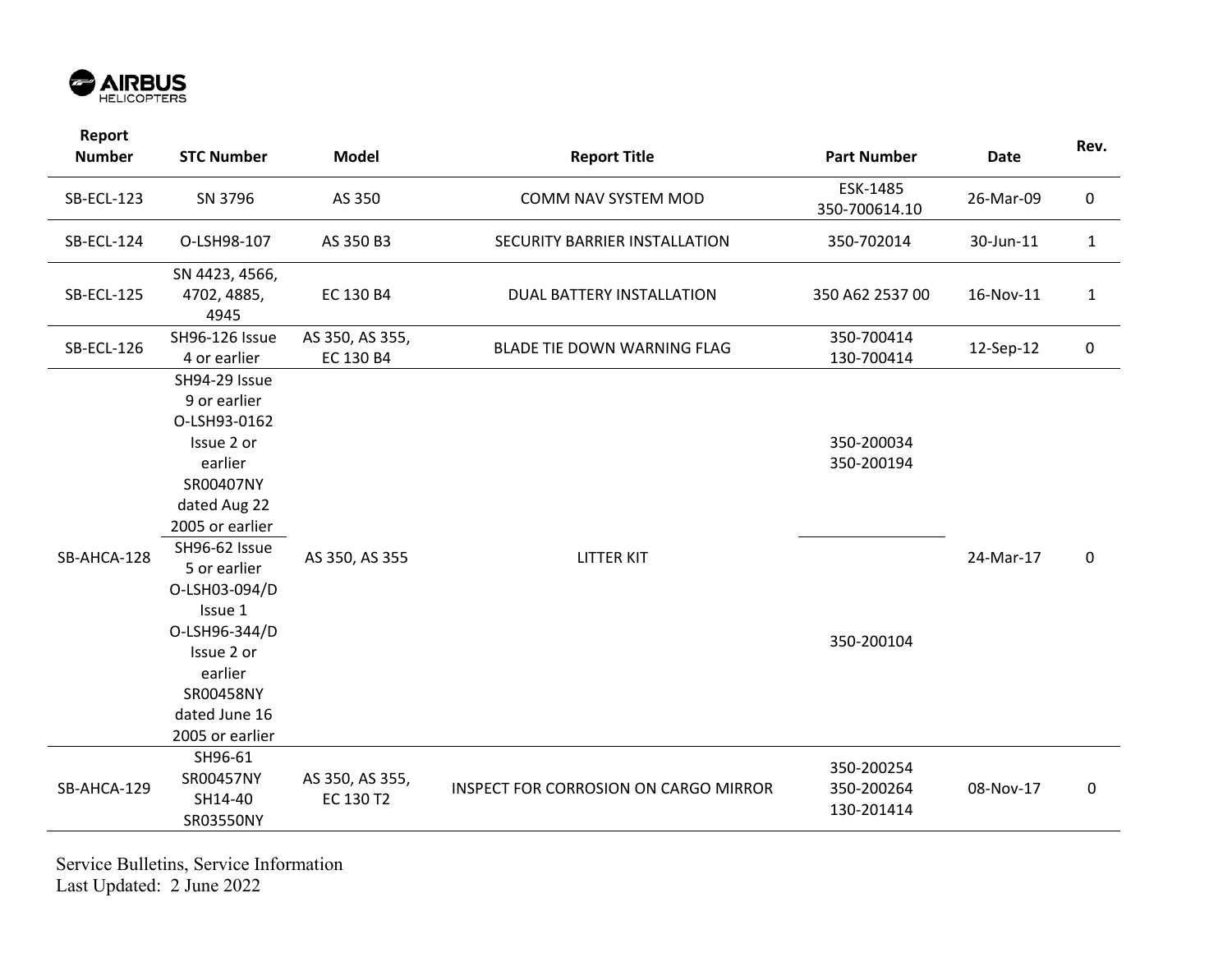

| Report<br><b>Number</b> | <b>STC Number</b>                        | Model           | <b>Report Title</b>                                          | <b>Part Number</b>       | Date         | Rev. |
|-------------------------|------------------------------------------|-----------------|--------------------------------------------------------------|--------------------------|--------------|------|
| SB-AHCA-130             | SH96-31<br>SR00422NY<br><b>SR00800NY</b> | AS 350, AS 355  | BATTERY RELOCATION, INSPECT SCREW LENGTH                     | 350-700324<br>355-700324 | 27-Aug-19    | 0    |
|                         | SH00-1                                   |                 |                                                              | 350-202014               |              |      |
| SB-AHCA-131             | SR01107NY<br>SH05-18<br>SR02141NY        | AS 350, AS 355  | ALTERNATE DOOR LOCK FOR AHCA HIGH<br><b>VISIBILITY DOORS</b> | 350-202414               | $25$ -Jul-19 | 0    |
|                         | SH15-7                                   |                 |                                                              | 355-202014               |              |      |
|                         | SH17-47                                  | MBB-BK 117 C-2, |                                                              | 135-201034               |              | 1    |
| SB-AHCA-133             | SR04119NY                                | $D-2$           | INSTALLATION OF REMOVABLE DOOR PINS                          | 135-201014.11            | 11-Nov-21    |      |
|                         | SH00-1                                   |                 |                                                              |                          |              |      |
| SB-AHCA-132             | SH15-7                                   | AS 350, AS 355  | WINDOW COVER INSTALLATION, HIGH VISIBILITY                   | 350-202014               | 01-Apr-22    | 0    |
|                         | SR01107NY                                |                 | <b>DOORS</b>                                                 |                          |              |      |
|                         | EASA 01195                               |                 |                                                              |                          |              |      |

| SI BO 105 LS-<br>27 | <b>BO105 LS</b> | SI-BO 105 LS-27                                                 | 03-Dec-03 |
|---------------------|-----------------|-----------------------------------------------------------------|-----------|
| SI-BO 105 LS-<br>24 | <b>BO105LS</b>  | SERVICE INFORMATION                                             | 28-Aug-01 |
| SI-BO 105 LS-<br>29 | BO 105 LS A-3   | SERVICE INFORMATION                                             | 17-Feb-04 |
| SI-BO 105 LS-<br>38 | BO 105 LS A-3   | LETTER FROM AIR CRUISERS                                        | 13-Mar-07 |
| SI-BO 105 LS-<br>43 | BO 105 LS A-3   | SERVICE INFORMATION LETTER SIL-TIM-07-012 & -<br>014            | 03-Apr-08 |
| SI-BO 105 LS-<br>45 | <b>BO105 LS</b> | INSTALL OF STCS W/ EUROCOPTER HOLDS NO<br><b>RESPONSIBILITY</b> | 27-Aug-08 |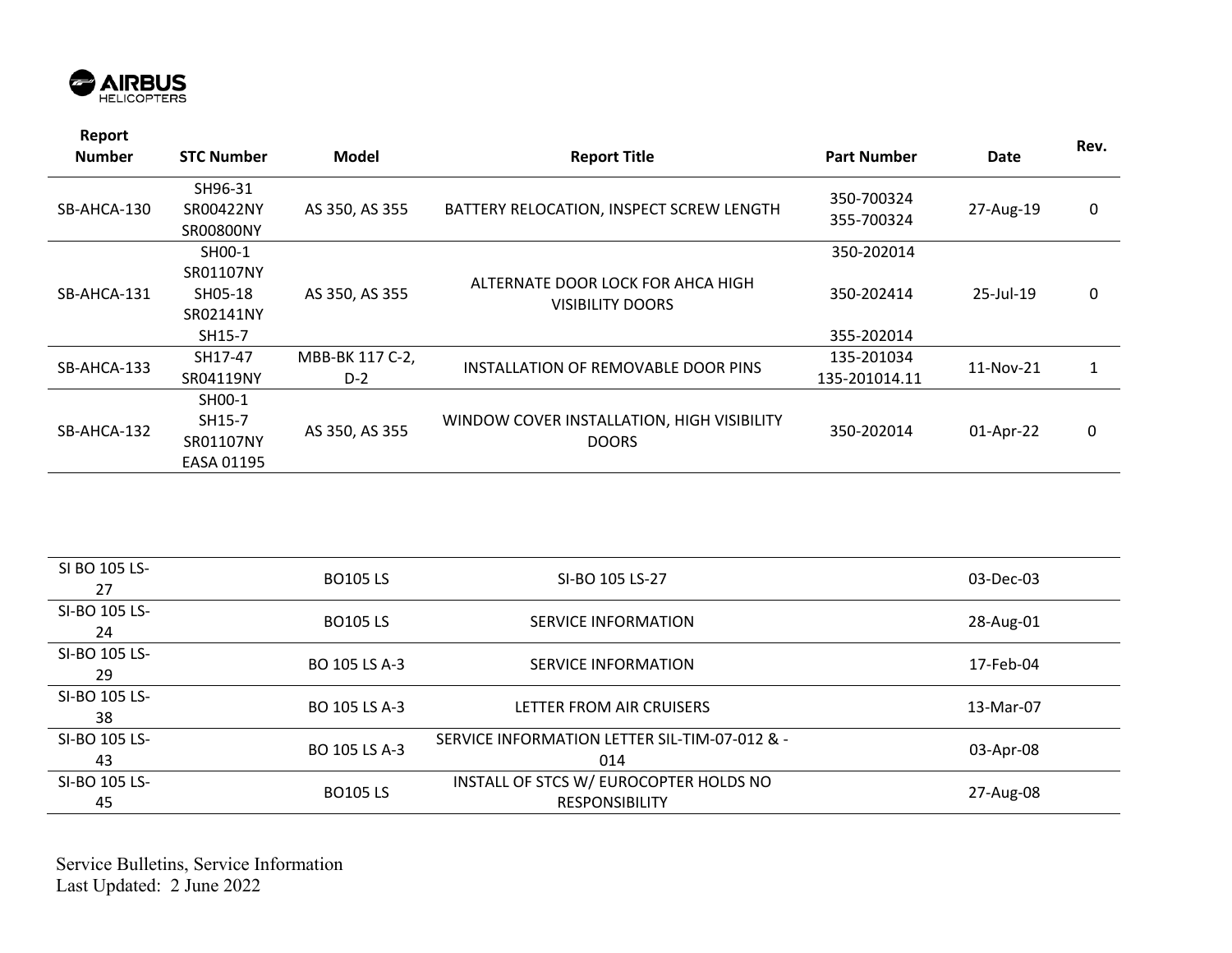

| Report<br><b>Number</b> | <b>STC Number</b>                             | <b>Model</b>    | <b>Report Title</b>                                         | <b>Part Number</b> | <b>Date</b> | Rev.         |
|-------------------------|-----------------------------------------------|-----------------|-------------------------------------------------------------|--------------------|-------------|--------------|
| SI-BO 105 LS-<br>47     |                                               | BO 105 LS A-3   | NEW PART NUMBER DUE TO VENDOR<br><b>DISCONTINUATION</b>     |                    | 14-Apr-09   |              |
| SI-BO 105-LS-<br>20     |                                               | BO 105 LS A-3   | $SX-16$                                                     |                    | 24-May-06   |              |
| SI-BO-105-LS-<br>21     |                                               | <b>BO105LS</b>  | (BO 105 S.B. BINDER) Y2K INFORMATION                        |                    | 22-Nov-99   |              |
| SI-BO-105-LS-<br>22     |                                               | <b>BO105LS</b>  | (BO 105 S.B. BINDER) ALERT SERVICE<br><b>INFORMATION</b>    |                    | 30-Mar-00   |              |
| SI-BO-105LS-<br>25      |                                               | <b>BO105LS</b>  | ALLIED SIGNAL INSTALLATION BULLETIN                         |                    | 07-May-02   |              |
| SI-ECL-97-00-<br>02     |                                               | AS 350          | LEFT SIDE PILOT CONFIGURATION                               | SB-ECL-98-76-002   | 02-Jun-99   | 0            |
| SI-ECL-99-00-<br>01     |                                               | AS 350          | LEFT SIDE PILOT CONFIGURATION                               | SB-ECL-98-76-002   | 02-Jun-99   | 0            |
| SI-ECL-00-25-<br>001    | SH97-60<br>SH91-36<br>SR00795NY<br>SH7000SW-D | AS 355          | COMPATIBILITY BETWEEN ECL CARGO PODS AND<br><b>AEC SFIM</b> | 355-200814/24      | 15-Dec-00   | 0            |
| <b>SI-ECL-001</b>       | SH02-39<br>SR01892NY                          | <b>EC 120 B</b> | <b>IMPROVED HEATING SYSTEM</b>                              | FMS-ECL-102        | 21-Sep-05   | $\mathbf{1}$ |
| SI-ECL-002              | SH02-42<br>SR01632NY                          | AS 350 B3       | AIRFRAME FUEL FILTER                                        | 350-600024         | 04-Aug-06   | 0            |
| SI-ECL-003              | SH02-42<br>SR01632NY                          | EC 130 B4       | <b>AIRFRAME FUEL FILTER</b>                                 | 130-600004         | 04-Aug-06   | 0            |
| SI-ECL-004              | SN 3636, 3683,<br>3796, 3923                  | AS 350 B3       | <b>RYAN TCAD SYSTEM</b>                                     | 350-871474 Rev B   | 21-Jun-06   | 0            |
| <b>SI-ECL-005</b>       | SN 1355                                       | <b>EC 120 B</b> | RYAN TCAD SYSTEM                                            | 120-871294 Rev C   | 22-Jun-06   | 0            |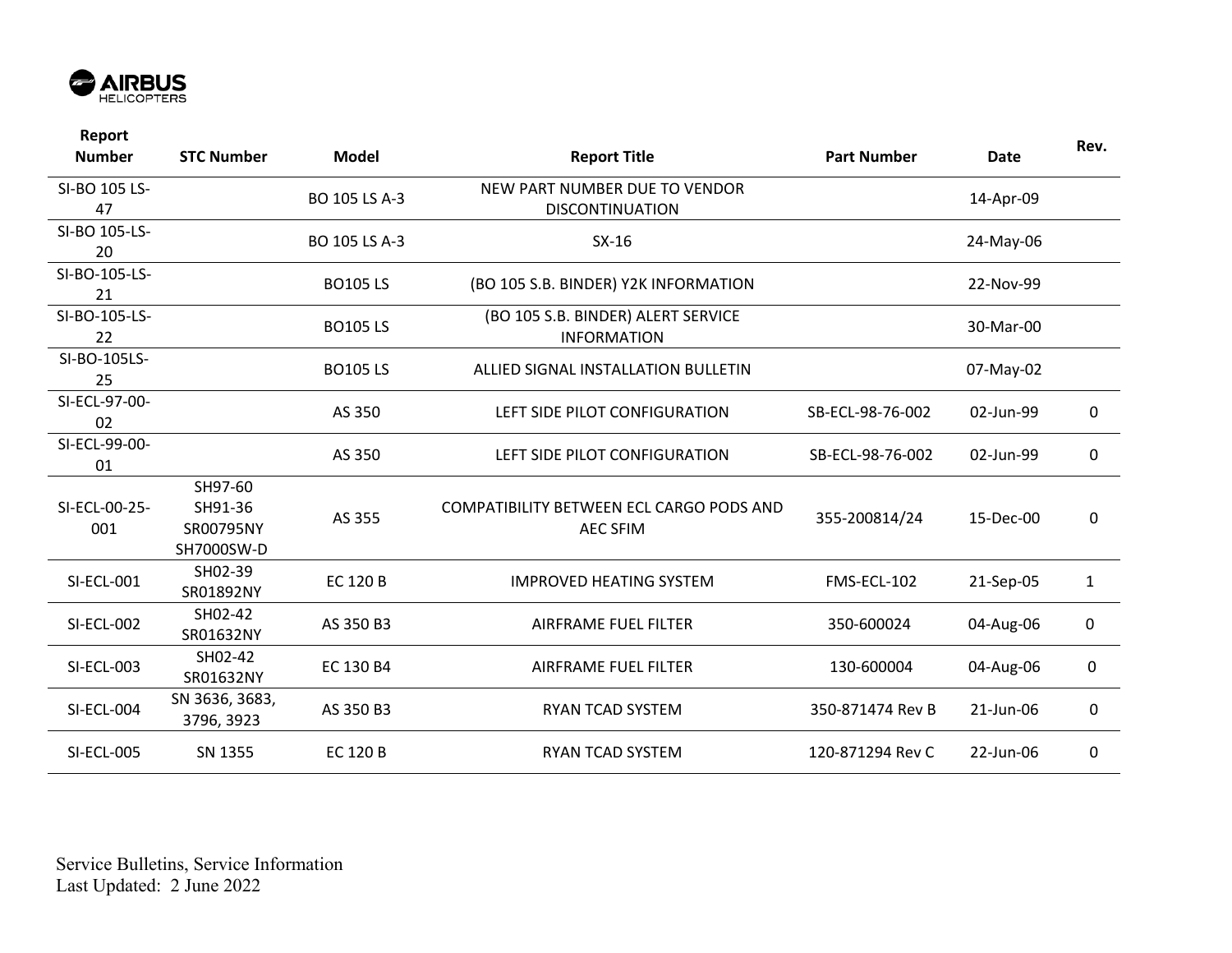

| Report<br><b>Number</b> | <b>STC Number</b>                                                               | <b>Model</b>                                            | <b>Report Title</b>           | <b>Part Number</b>                       | <b>Date</b> | Rev.        |
|-------------------------|---------------------------------------------------------------------------------|---------------------------------------------------------|-------------------------------|------------------------------------------|-------------|-------------|
| <b>SI-ECL-006</b>       |                                                                                 | AS 350 B2<br>w/VEMD,<br>AS 350 B3,<br>EC 120,<br>EC 130 | AURAL WARNING SIGNALS         |                                          | 28-Mar-08   | 0           |
| <b>SI-ECL-007</b>       | SH87-9                                                                          | BO 105S CDN-BS                                          | <b>BLEED AIR HEATER</b>       | 105S-810214                              | 14-Apr-09   | $\mathbf 0$ |
| <b>SI-ECL-008</b>       | SH96-32<br>O-LSH96-0314<br>O-LSH97-091<br>O-LSH08-288<br>SR00429NY<br>SR00525NY | AS 350 BA, B2, B3                                       | <b>COLLECTIVE LOCK SYSTEM</b> | FMS-ECL-9<br>MMS-ECL-36                  | 19-Jun-09   | 0           |
| <b>SI-ECL-009</b>       | SH96-31<br>SR00422NY                                                            | AS 350, AS 355                                          | <b>BATTERY RELOCATION</b>     | 350-700324.76                            | 25-Jun-10   | $\pmb{0}$   |
| SI-ECL-010              | SH96-31<br>SR00422NY<br>SR00800NY                                               | AS 350, AS 355                                          | <b>BATTERY RELOCATION</b>     | 350-700324.77                            | 25-Jun-10   | $\pmb{0}$   |
| <b>SI-ECL-101</b>       | SH96-32<br>SR00429NY                                                            | AS 350                                                  | CARGO SWING INSTALLATION      | 350-400004,<br>350-400074,<br>350-400164 | 26-Feb-02   | 0           |

| ASB40-8                | <b>BO105 LS</b> | HYDRAULIC-FUNCTION TEST OF SOLENOID VALVE                                | 15-Apr-96 |  |
|------------------------|-----------------|--------------------------------------------------------------------------|-----------|--|
| ASB-B0 105<br>LS 30-8  | <b>BO105 LS</b> | TAIL UNIT - INSP OF THE THICK OF THE SKIN<br>PANELLING OF THE VERT. SKIN | 29-May-03 |  |
| ASB-BO 105<br>LS 10-11 | BO 105 LS A-3   | LIFTING SYSTEM - LIFE LIMITED PARTS                                      | 19-May-05 |  |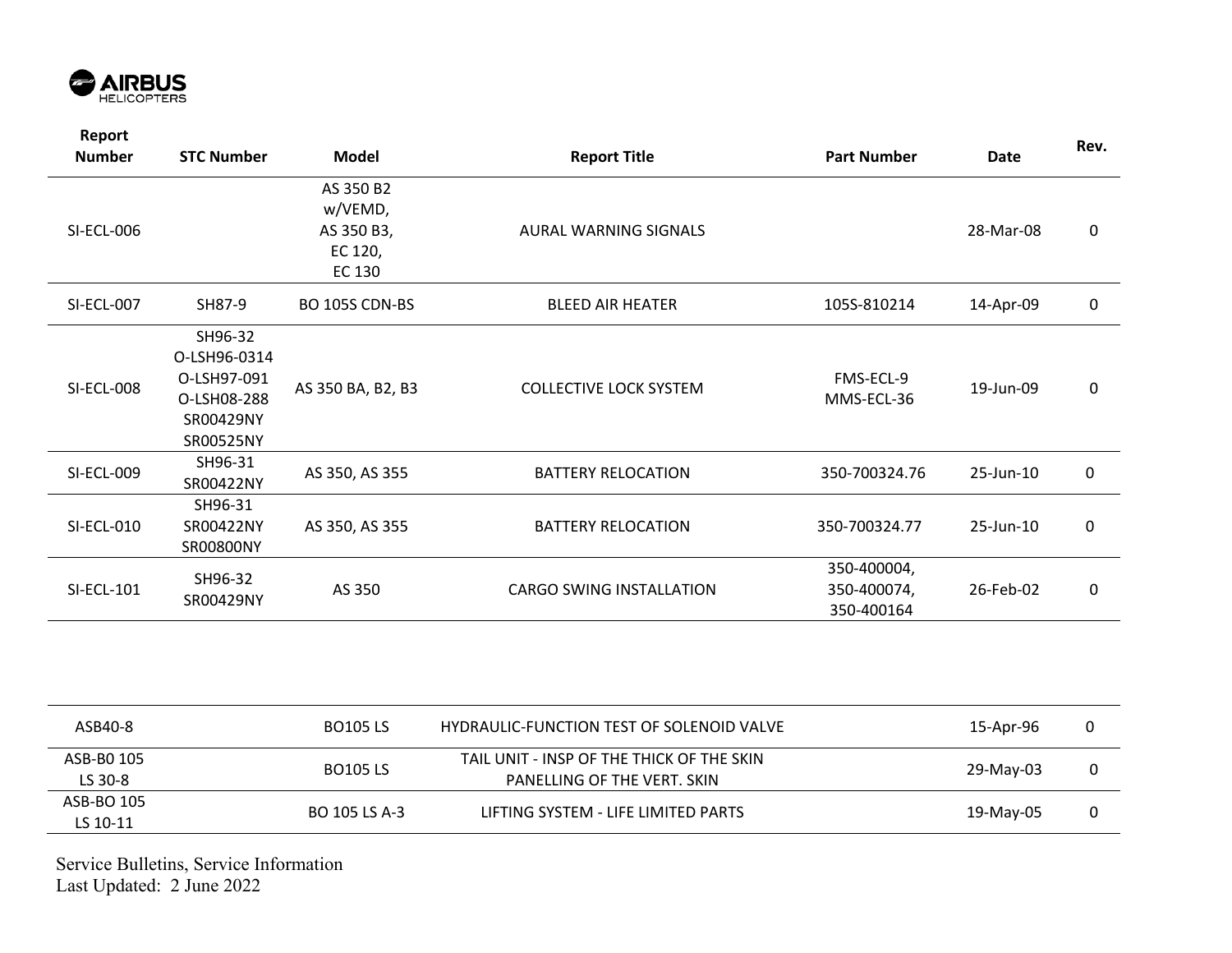

| Report<br><b>Number</b>   | <b>STC Number</b>                                                                                              | <b>Model</b>   | <b>Report Title</b>                                             | <b>Part Number</b> | <b>Date</b> | Rev.         |
|---------------------------|----------------------------------------------------------------------------------------------------------------|----------------|-----------------------------------------------------------------|--------------------|-------------|--------------|
| ASB-BO 105<br>LS 30-12    |                                                                                                                | BO 105 LS A-3  | TAIL ROTOR CHECK OF BALANCE WEIGHTS AND<br><b>CONTROL LEVER</b> |                    | 12-Dec-08   | 0            |
| ASB-BO 105<br>LS 30-9     |                                                                                                                | BO 105 LS A-3  | <b>CRACKS FOUND IN TAILBOOM BLIND RIVETS</b>                    |                    | 19-Nov-04   | 0            |
| ASB-BO 105<br>LS 80-28    |                                                                                                                | BO 105 LS A-3  | SPONTANEOUS REELING-OUT OF THE WINCH<br><b>CABLE</b>            |                    | 22-Jun-04   | 0            |
| ASB-BO 105<br>LS 80-29    |                                                                                                                | BO 105 LS A-3  | FIRE PROTECTION SYSTEM                                          |                    | 11-Jun-07   | 0            |
| ASB-BO 105<br>LS 80-31    |                                                                                                                | BO 105 LS A-3  | <b>RESCUE HOIST</b>                                             |                    | 12-Jan-09   | 0            |
| ASB-BO 105<br>LS-30-11    |                                                                                                                | BO 105 LS A-3  | <b>TAIL ROTOR GEARBOX</b>                                       |                    | 28-May-08   | 0            |
| ASB-BO 105<br>LS-80-30    |                                                                                                                | BO 105 LS A-3  | CARGO HOOK - CHECK KEEPER RETURN SPRING                         |                    | 24-Mar-08   | 0            |
| ASB-BO105<br>$LS-10-9$    |                                                                                                                | <b>BO105LS</b> | ALERT SERVICE BULLETIN                                          |                    | 17-Sep-97   | 0            |
| ASB-BO105<br>LS-30-7      |                                                                                                                | BO 105 LS A-3  | <b>TAIL ROTOR DRIVE</b>                                         |                    | 18-Jul-03   | $\mathbf{1}$ |
| ASB-<br>BO105LS-10-<br>10 |                                                                                                                | BO 105 LS A-3  | <b>MAIN ROTOR SYSTEM</b>                                        |                    | 28-May-08   | $\mathbf{1}$ |
| ASB-AHCA-<br>101          | SH97-33,<br>O-LSH97-063/D,<br>O-LSH97-075/D<br>O-LS97-107/D<br>O-LSH97-135/D<br>O-LSH97-150/D<br>O-LSH97-152/D | AS 350, AS 355 | REAR CARGO DOOR HINGE AND LATCH<br><b>MODIFICATION</b>          | 350-201064         | 07-Oct-20   | 0            |
|                           | SH97-34                                                                                                        | AS 350, AS 355 | FORWARD-OPENING REAR CARGO DOOR                                 | 350-201014         |             |              |
|                           | SH97-34                                                                                                        | EC 130         | FORWARD-OPENING REAR CARGO DOOR                                 | 130-201004         |             |              |
|                           | Service Dullating Service Information                                                                          |                |                                                                 |                    |             |              |